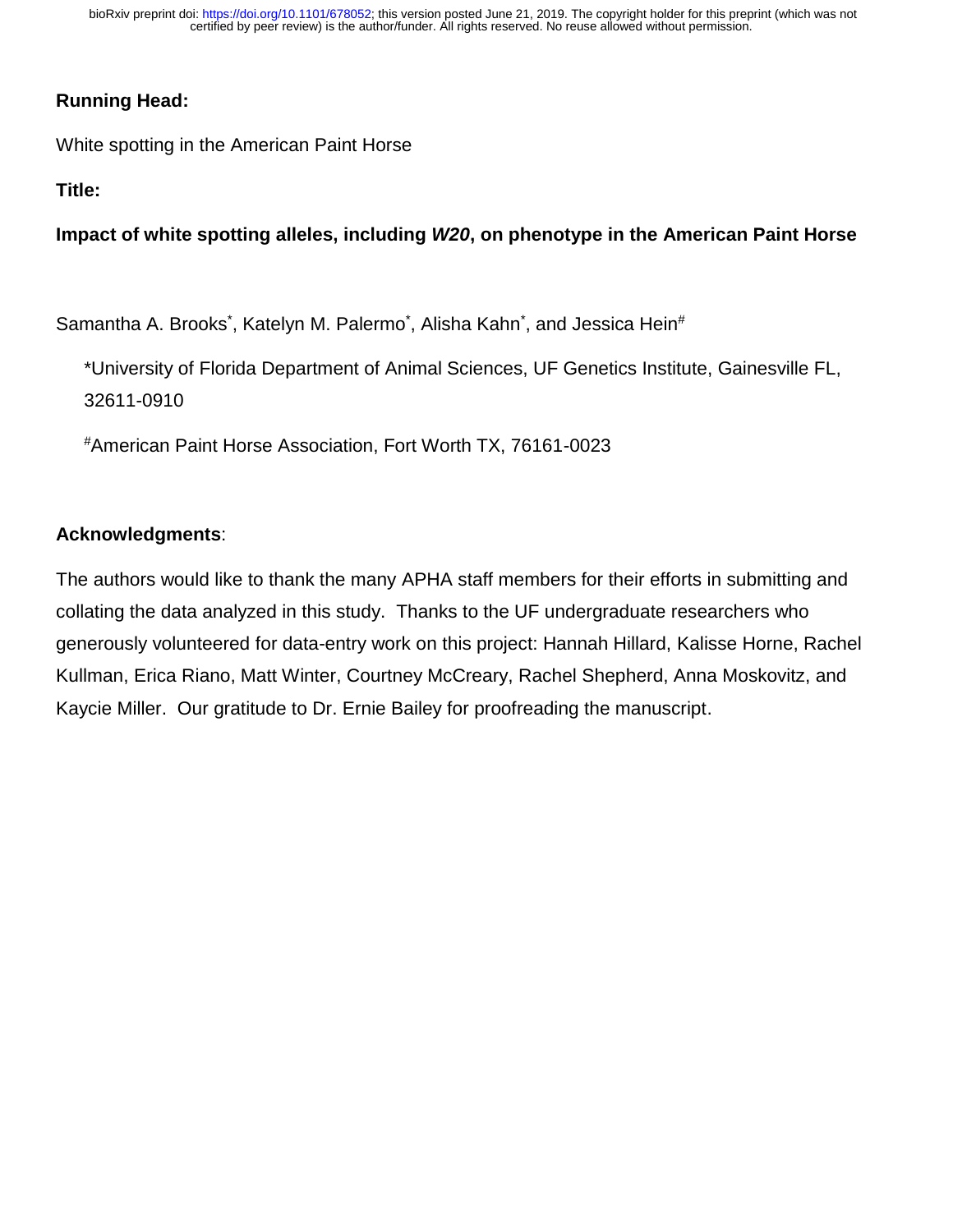#### **Abstract:**

The American Paint Horse Association (APHA) officially records pedigree and performance information for their breed; these registered stock-type horses are valued for utility in work on the farm and ranch and as pleasure horses. As the name of the breed implies, the breed is also valued for attractive white spotting patterns on the coat. Current APHA procedures utilize visual inspections of photographs to determine if white spotting phenotypes exceed threshold anatomical landmarks considered by the association as characteristic of desirable patterns. Horses with sufficient white patterning enter the "Regular" registry, rather than the "Solid Paint-Bred" division. Genetic studies have now defined causative sequence variants for 35 alleles likely contributing to white spotting phenotypes in the horse. Here, the allele frequency was calculated for nine white spotting alleles commonly found in the American Paint horse breed using a sample of 1,065 APHA registered animals. Epistatic interactions were documented among five spotting loci, and with the *MC1R* and *ASIP* genes controlling black and red pigment production. The *W20* allele within the *KIT* gene, in the absence of other spotting loci, was strongly associated with the APHA-defined white spotting phenotype (p = 1.86 x10-18), refuting advertisements reporting that *W20* acts only as a modifier of other white spotting patterns. An empirical definition of the action of these loci on the desired APHAdefined white spotting phenotype will allow for a more accurate application of genome-assisted selection in this breed, providing breeders with a powerful tool to increase the marketability of their horses.

# **Key words:** *KIT* coat color *ASIP MC1R W20* American Paint Horse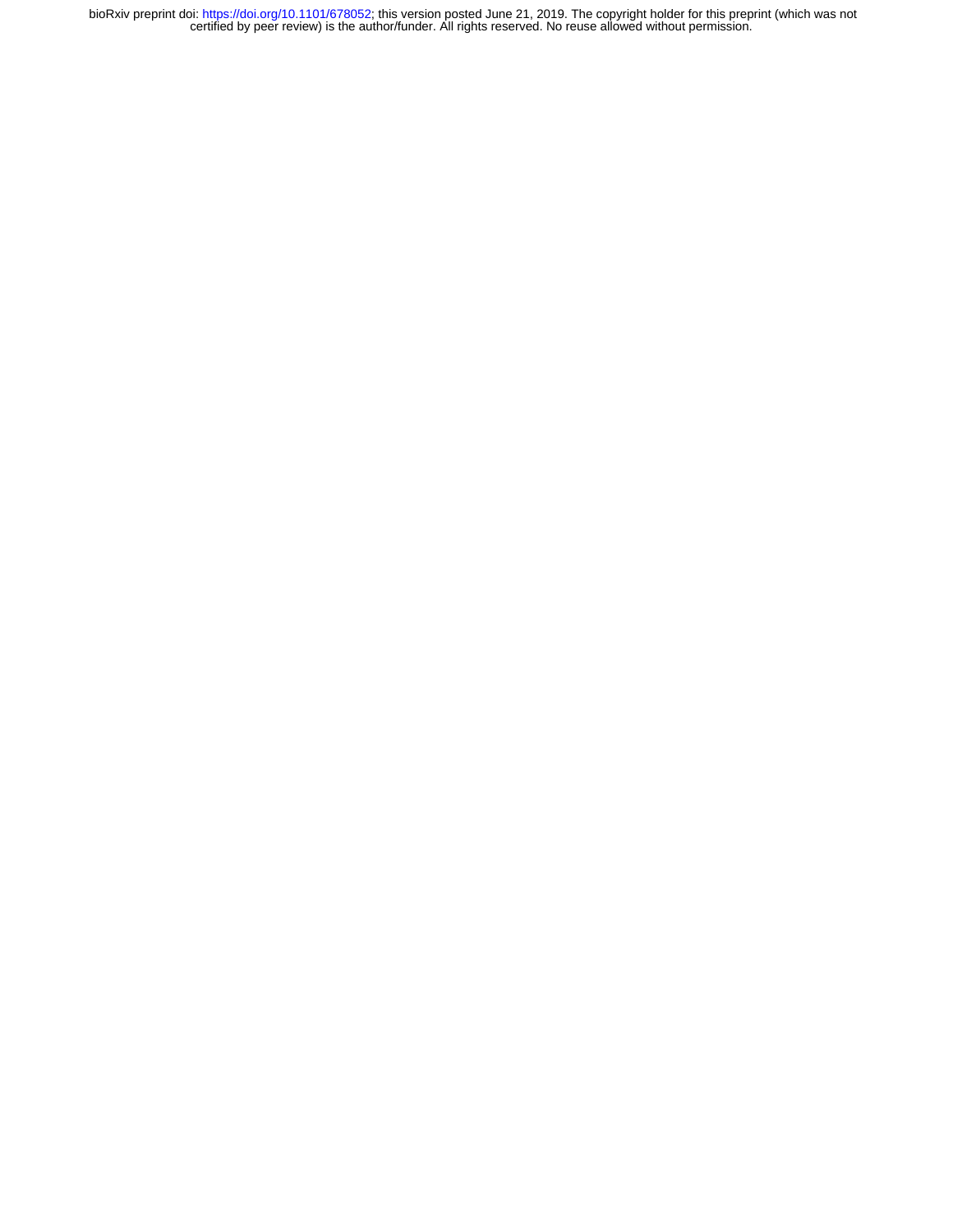## **Introduction:**

Paint Horses themselves were not new to the equine industry—colorful pinto horses have for decades been staple stablemates across the United States, as favorites among some horsemen for their flashy coats and versatility but shunned by traditionalist Quarter Horse breeders for their white spotting patterns. "Cropout" horses—those of Quarter Horse or Thoroughbred descent born with excessive white markings on their coats, and therefore refused registration with the American Quarter Horse Association—along with other colorful stock that sported white spotting patterns became the foundation of a new breed. The American Paint Stock Horse Association was founded in 1962, the brainchild of Rebecca Tyler Lockhart, a well-respected and well-connected North Texas horsewoman with a penchant for colorful stock horses (Hood, 1987). The fledgling association's directives were outlined: collect, preserve and record the pedigrees of Paint stock horses; publish a stud book; maintain a registry; and regulate the breed's exhibition, publicity, sales and racing. Known as the American Paint Horse Association (APHA) since 1965, the association originally counted 3,800 registered Paint Horses and 1,300 members at that time (Hein, 2012). Since its inception, registration of the Paint Horse has been based primarily on a combination of pedigree and phenotype in order to select for the white-patterned, stock-type horse valued by APHA's founders. Initially, APHA's bloodline requirements remained "open," meaning horses could be registered with APHA so long as they met the phenotypic requirements of a spotted stock-type horse. As of January 1, 1980, the association requires all fully-registered APHA horses to have a sire and dam registered with either the American Paint Horse Association, the American Quarter Horse Association or The Jockey Club, a standard that remains today (APHA, 2018).

During the APHA registration process, horses are designated into one of two sub-registries based on the presence or absence of qualifying natural white markings on their coats: the Regular Registry or the Solid Paint-Bred Registry. Regular Registry status is granted for horses that meet white spotting requirements as outlined in the *APHA Rule Book* (APHA, 2018). The patterns desired by the APHA extend beyond what is typically observed as an average white marking on the face or legs (Haase et al., 2013) and exclude markings created by the *Leopard* locus (Bellone et al., 2013).

With more than 1.09 million horses registered with its organization as of May 2019, the APHA ranks as the second-largest equine breed association in the world. According to the American Horse Council Foundation's 2017 National Economic Impact Study, the equine industry is directly responsible for \$50 billion in U.S. economic impact, nearly 988,400 jobs, and \$38 billion in wages,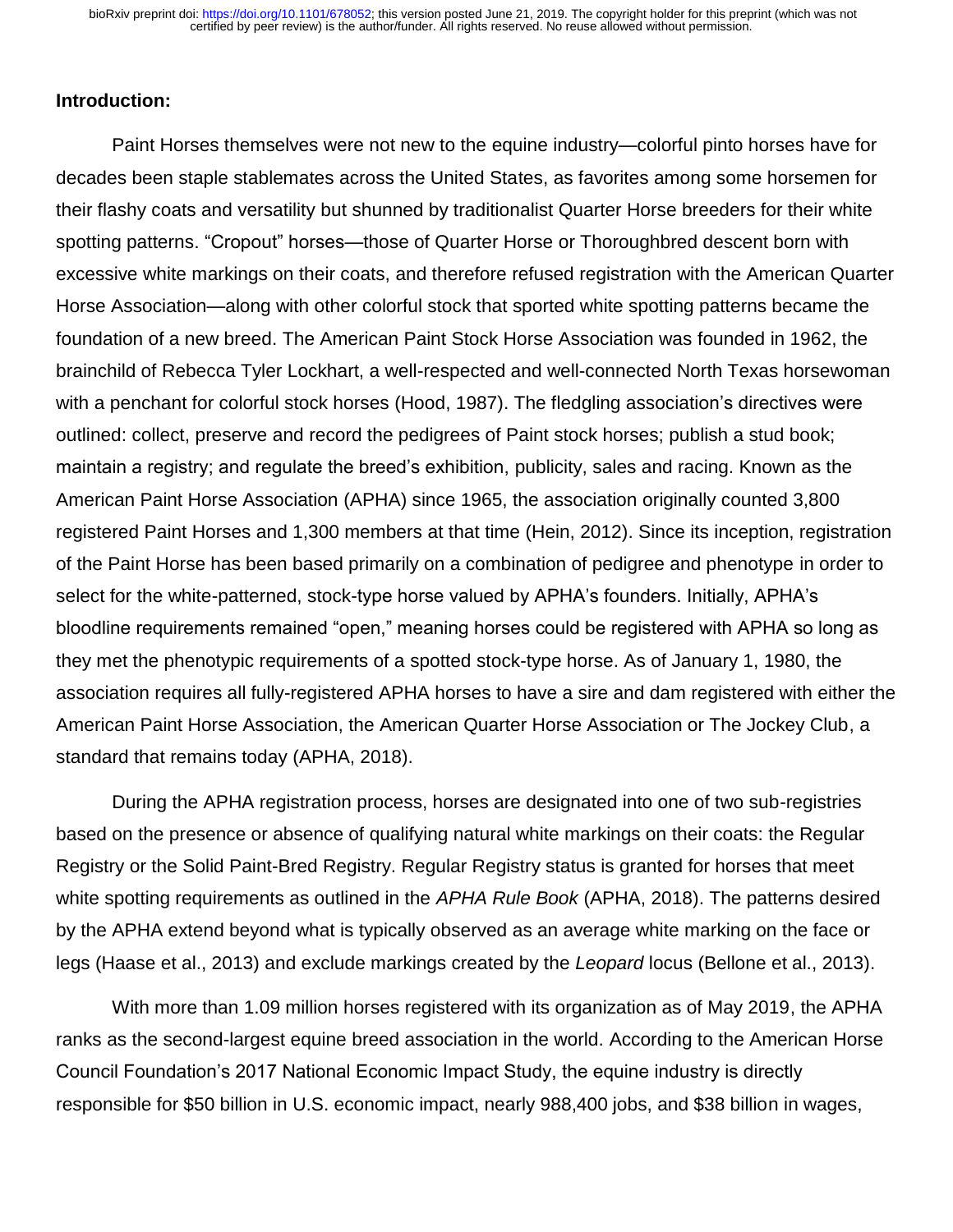salaries and benefits; when expanded to include all associated impacts, total contributions include \$122 billion to the U.S. economy and 1.7 million jobs (American Horse Council Foundation, 2019). While the American Paint Horse is valued for conformation and performance traits, the white spotting pattern (reflected by the registry designation of either Regular or Solid Paint-Bred) exerts an overwhelming influence on the value of individual horses (Brooks et al., 2007).

In the horse, at least 35 known white spotting polymorphisms underly many of the coat patterns valued by members of the APHA (OMIA, 2019). Yet, the population frequencies of these alleles lack investigation, and despite the easily applied Mendelian inheritance patterns for most of these alleles, genetic testing remains underutilized in the industry. Recent work highlighting "exceptions" to proposed qualitative phenotypes for these loci emphasizes the need for application of impartial and quantitative assessments capturing the full breadth of phenotypes resulting from these variants (Druml et al., 2018). The goals of this study aim to: establish allele frequencies for known white spotting alleles in the American Paint Horse, investigate association of these loci with a phenotype uniformly defined by the APHA thresholds for Regular Registry status, identify any interactions between loci, and to assess the accuracy of estimating the genetic value for production of spotting patterns using photo-based phenotypes.

## **Materials and Methods:**

## *Definition of APHA Registration Type*

When registering a Paint Horse today, the applicant provides identifying information pertaining to the foal, including its date of birth, color, pattern, sex, parentage and ownership. This information, in combination with breeding records required to be on file with the association, confirm the foal was produced within the typical gestational range anticipated for the proposed breeding date. The APHA requires parentage verification via genetic testing when the horse is the product breeding with transported or frozen semen, embryo transfer or vitrified embryo transfer, or other special situations, such as when registering a horse over age 10, and for all Quarter Horses and Thoroughbreds applying for registration as Paint Horses (APHA, 2018).

The applicant provides a minimum of four full-color photographs of the horse, showing the entire animal from the left side, right side, front and rear. Additional photographs of spotted areas of the coat might be required by APHA staff to verify that the pattern meets registration guidelines in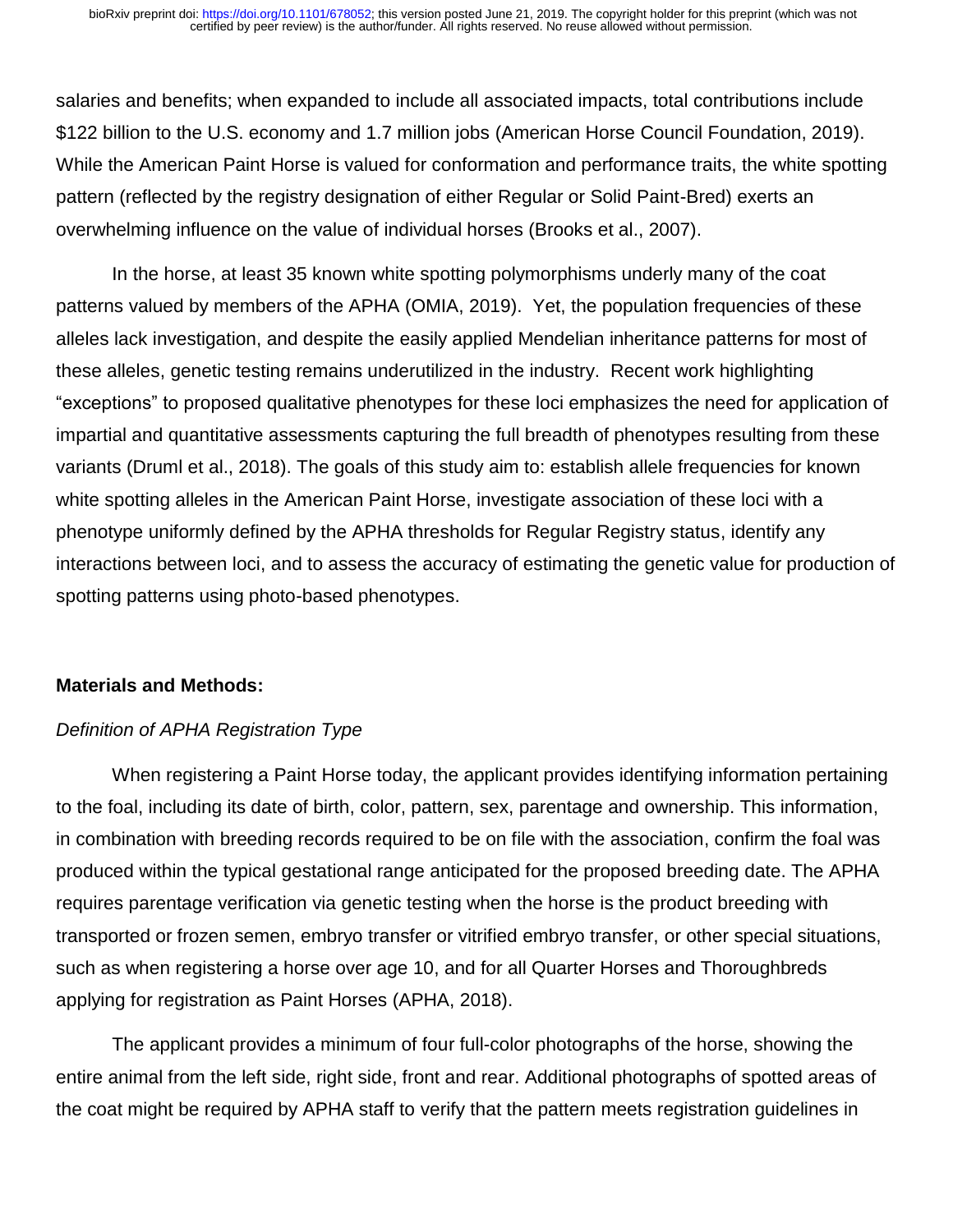terms of the location, size and requirement for underlying skin to also be unpigmented (APHA, 2018). The photographs become part of the horse's permanent record at APHA and are used to identify the animal throughout its life. Trained APHA staff members determine the registration category for each horse by visual inspection to confirm that a horse's natural white spotting patterns meets APHA's standard. All horses in this study were examined using photographs submitted by the owner. The quality of the submitted photographs was variable and added additional challenges to the interpretation of photographic evidence of the pattern relative to the APHA standards.

In brief, unpigmented areas characterizing APHA-accepted white spotting patterns must include both white hair and skin and are found on the face extending beyond a reference line from the base of the horse's ear to the outside corner of the eye to the corner of the mouth and under the chin to the opposite corner of the mouth (Figure 1). On the body, qualifying depigmented areas must occur above a line on the leg above the center of the knee or hock. These spotting patterns must include a minimum of two inches of solid white hair with some underlying unpigmented skin in the qualifying area. The Solid Paint-Bred Registry is used for horses who meet the parentage requirement but lack the minimum requirement for white spotted skin and coats as defined in the rulebook (APHA, 2018).

#### *Retrospective Registration Records*

The American Paint Horse Association provided data for 1,071 horses born and registered between 1992 and 2018 including: registered name and number, registration type (solid, overo, tobiano or tovero), age, and sex for each horse, as well as the registry and registration type of the sire and dam for that horse. The original photos submitted by the applicant for evaluation of the white spotting pattern on the horse at the time of registration were also provided by the APHA and used to confirm predicted phenotypes by visual inspection from a single experienced observer (SAB). Twelve horses were excluded from the study due to missing demographic details in the record ( $n = 10$ ) or when the registration was later rejected by APHA ( $n = 2$ ).

## *Genotypes*

Each horse was genotyped for the following nine spotting pattern loci using a commercial service (Veterinary Genetics Laboratory, University of California, Davis): *KIT- TO, SB1, W5, W10, W20* or *N* (Brooks and Bailey, 2005; Brooks et al., 2007; Haase et al., 2009; Hauswirth et al., 2013), *EDNRB- O* or *N* (Metallinos et al., 1998; Santschi et al., 1998; Yang et al., 1998)*, MITF- SW1, SW3*  or *N* and *PAX3- SW2* or *N* (Hauswirth et al., 2012). Additionally, two known pigmentation loci were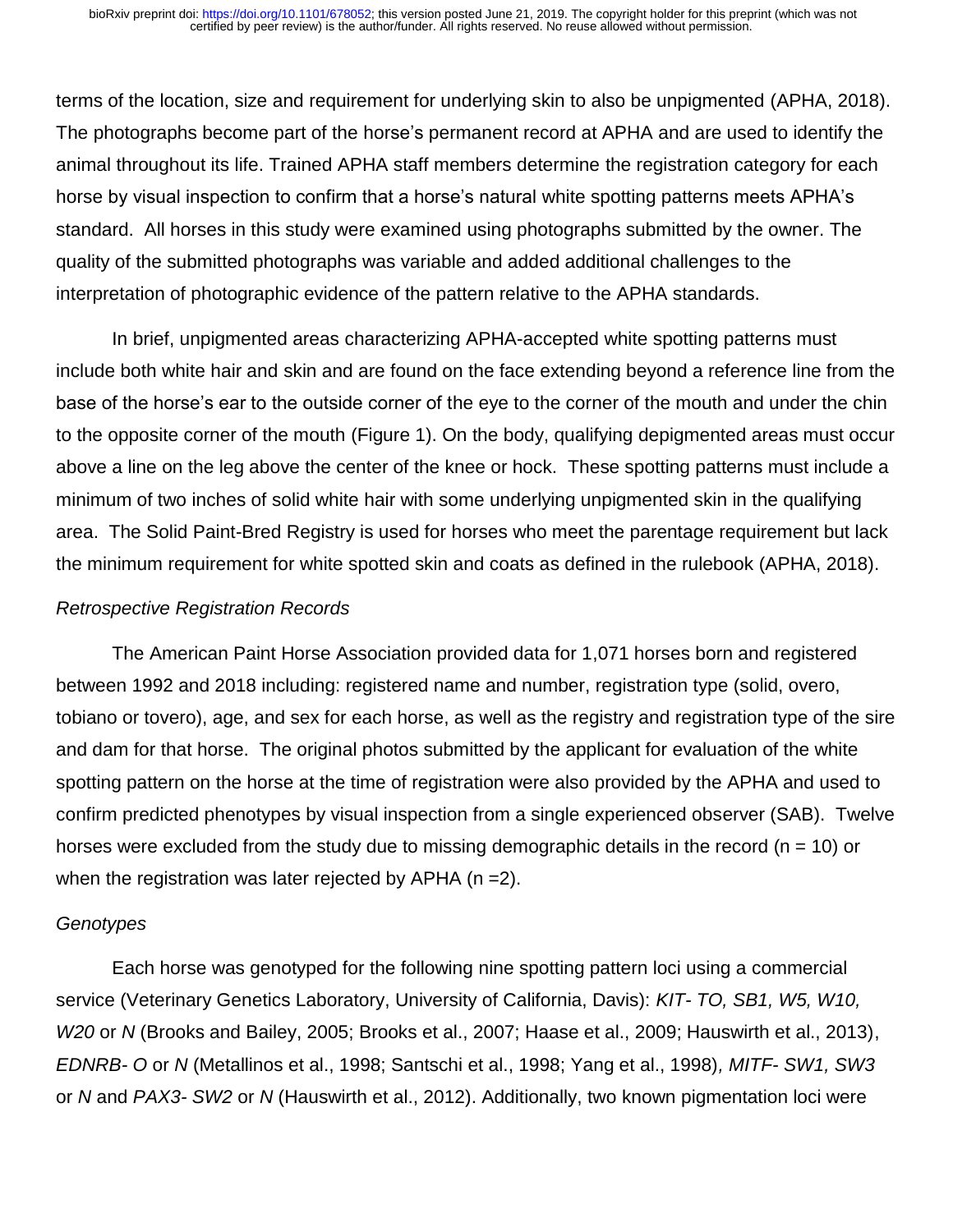genotyped for analyses of epistasis: *MC1R- E* or *e* (Marklund et al., 1996)*, ASIP- A* or *a* (Rieder et al., 2001)*.*

## *Statistical analyses*

Analyses were conducted in the JMP Pro v14.1.0 package (SAS Institute Inc.). To measure the impact of the *MC1R-ASIP* signaling system on white spotting, a subset of 368 horses that possessed only one spotting allele (controlling for any effect due to epistasis between multiple spotting loci) was utilized and all horses possessing a *Tobiano* allele (avoiding the impact of linkage between *MC1R* alleles and *TO)* were excluded*.* Given the well documented interaction between alleles at *ASIP* and its antagonistic target, the *MC1R* receptor, a logistical model was constructed comparing the APHA registry phenotype (Regular or Solid Paint-Bred) with the linear ranking of the genotypes by the predicted signaling activity and base color phenotype. Thus, the *E/- a/a* genotype, likely resulting in a constitutively active *MC1R* receptor and the black base color, was scored "0"; the wild-type genotype *E/- A/-*, predicted to have normal signaling activity and a bay base color, was given a "1"; and the *e/e* genotype, resulting in a loss of *MC1R* signaling regardless of the *ASIP* genotype and a chestnut base coat, received a score of "2".

## **Results and Discussion:**

## *Phenotype distribution varies for each white spotting genotype*

The 1,065 horses registered with the APHA in the examined time-period included 412 stallions, 91 geldings and 562 mares submitted for registration at a mean age of 1.07 years. Among this group, 777 were designated to the Regular Registry, while 282 entered the Solid Paint-Bred category. Despite the large population examined, this sampling did not represent an unbiased observation of all foals produced from APHA-registered breeding since it is likely that not all foals are submitted for registration (especially if the foal is unlikely to achieve Regular Registry status) and, furthermore, records are not retained by the APHA on horses ultimately rejected for registration.

Genotypic and allele frequencies for each of the nine variants examined are presented in Table 1. Presence of just a single alternate allele resulted in APHA designation to the Regular Registry for all spotting alleles except *O* (*EDNRB), SW1 (MITF), SW2 (PAX3),* and *W20 (KIT).* As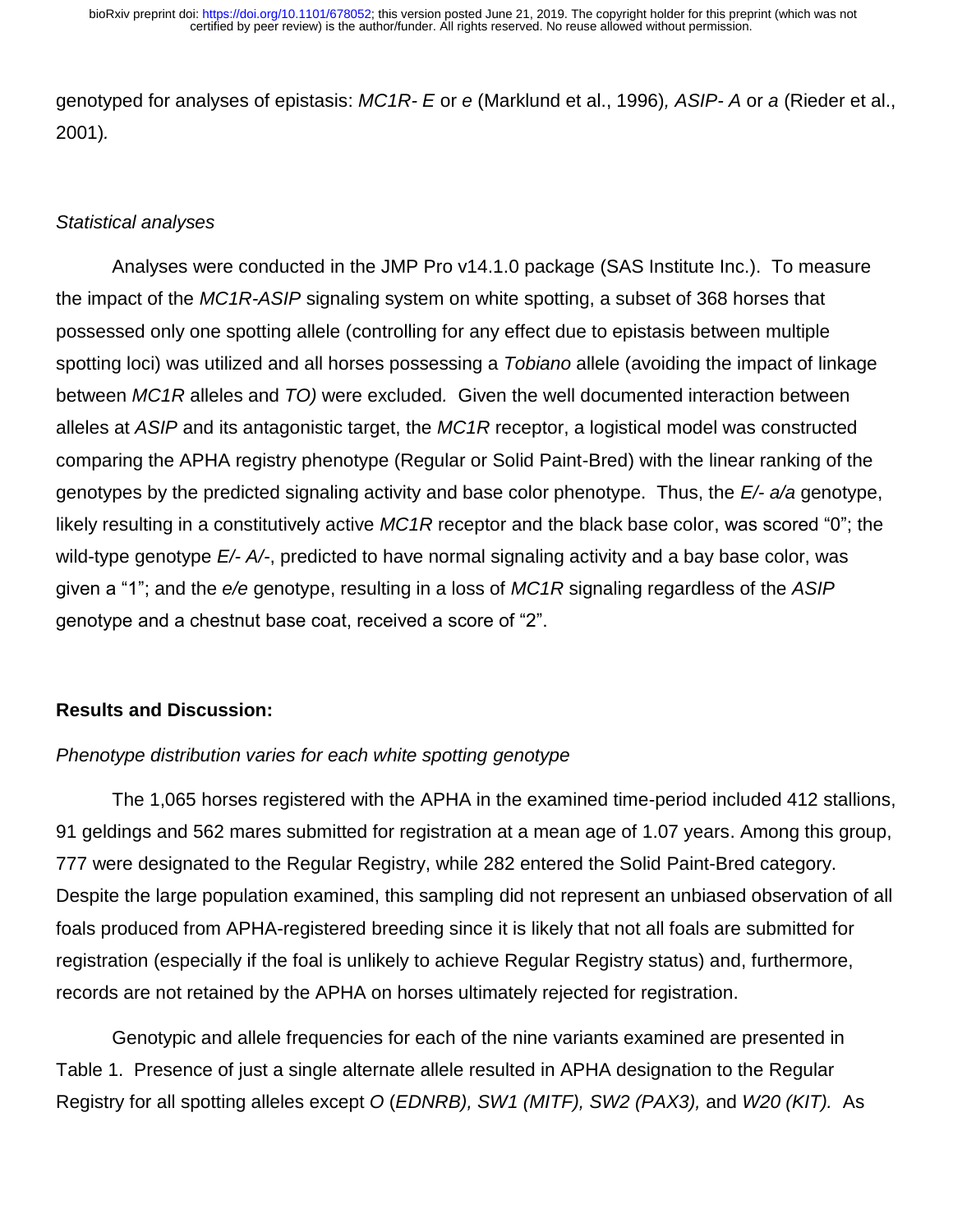expected, no horse homozygous for the *O* allele was observed, as this genotype causes the welldocumented Lethal White Overo Syndrome (Metallinos et al., 1998; Santschi et al., 1998; Yang et al., 1998). However, a single horse homozygous for the *SW2* allele was identified, which is a state previously hypothesized to be lethal based on comparisons to similar variants in the *PAX3* gene of other species (Hauswirth et al., 2012).

## *Photographic estimation of spotting patterns miscategorizes 17% of horses*

APHA registered 110 horses as Solid Paint-Bred based on visual examination of photographs, but for which we found at least one white spotting allele. Based on our inspection of the photographs, the extent and distribution of white markings in these horses fell below the guidelines of the *APHA Rule Book* (2018) but were more extensive than the common white markings described as "socks" on the limbs or a "blaze" in other studies (Haase et al., 2013). One horse categorized as "Solid" possessed a total of five white spotting alleles and an entirely white coat. Thus, although this animal has a high breeding value for white spotting, it was registered in the less-valued Solid Paint-Bred category because the horse did not exhibit at least two inches of contrasting colored hair in his coat, per APHA registration guidelines. In these cases, phenotyping by photograph and use of the *APHA Rule Book* description for Regular Registry white spotting patterns missed horses with genetic value for production of white spotting patterns.

For 98 horses recorded by APHA in the Regular Registry based on their photographic phenotype, genetic testing results did not identify possession of any of the nine white spotting alleles evaluated as part of this study. In some cases, white spotting patterns in these horses may have been due to genetic markers not tested in this study, or which have not yet been discovered. Visual inspection of the registration photographs for these 98 horses revealed that 31 possessed patterns consistent with white spotting loci. These 31 included many phenotypes resembling those generated by alleles known but not genotyped in this cohort, including *SW4* (Hauswirth et al., 2013), *SW5* (Henkel et al., 2019)*,* and more than 27 other alleles at the *KIT* locus. We also observed among these 31 horses some well-recognized patterns with yet unknown genetic etiology (*i.e.* the "Rabicano" pattern) and two horses with previously undocumented and distinct white spotting phenotypes. Phenotypes for the remaining 67 (68%) horses fell within the described range for common white markings of the face and legs (Haase et al., 2013), or typified the roan and grey coat colors. Roan and grey do introduce white hair into the coat, but in a more interspersed manner than desired by the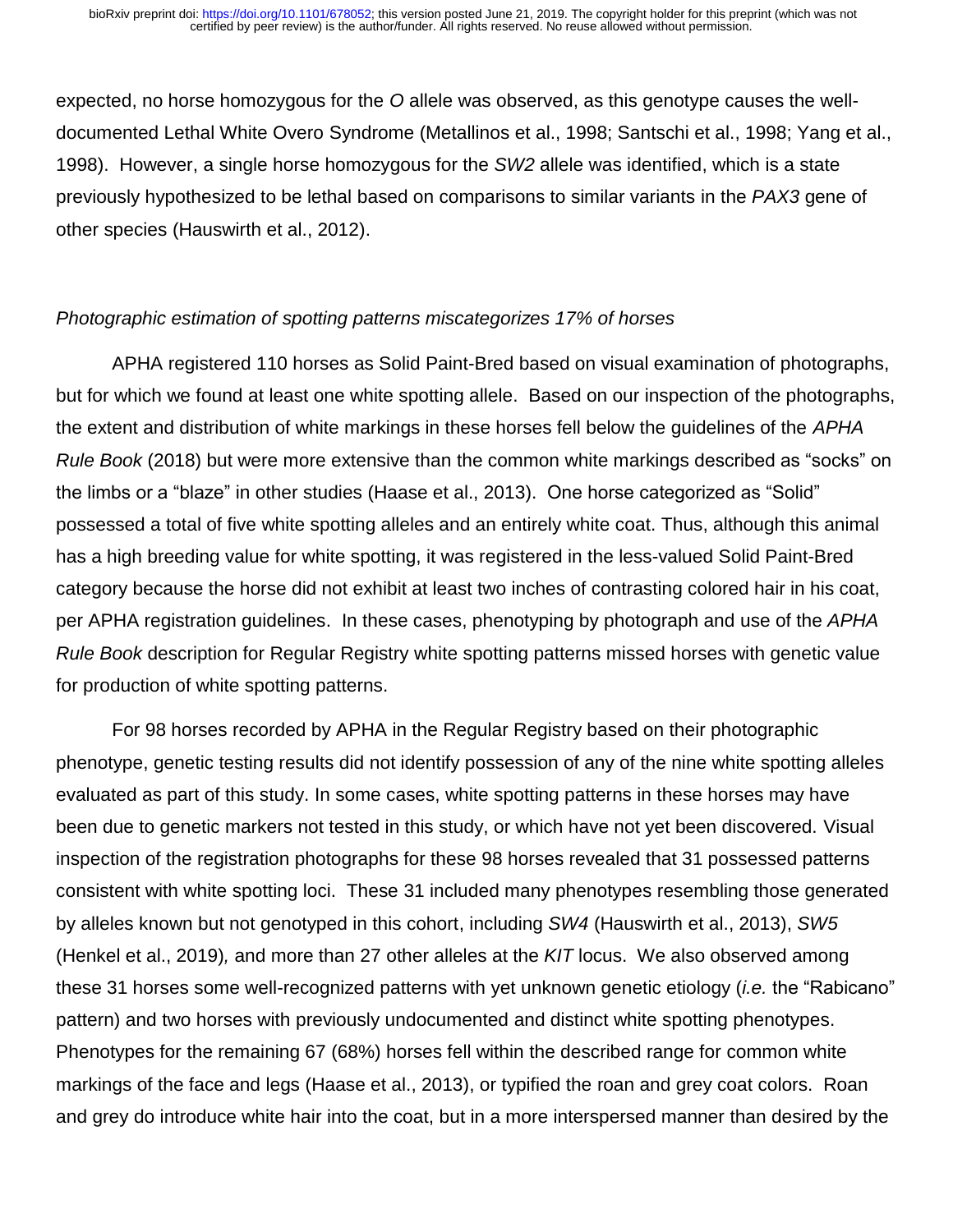APHA (Marklund et al., 1999; Sundstrom et al., 2012). The predicted phenotype from genotypes of the nine spotting variants investigated here agreed with the Regular Registry (spotted) classification in 95.4% of these horses. In total, the photo-based designation to the Regular or Solid Paint Bred categories disagreed with the genotyped presence or absence of a white spotting allele in 17% of horses submitted for registration.

## *The W20 allele results in white spotting, independent of other alleles*

The first published observation of the *W20* allele came from a study searching for white spotting patterns with phenotypes that left the majority of the skin surface totally unpigmented, and therefore did not attempt to document less extensive spotting phenotypes (Haase et al., 2007). Subsequently, the authors examined this variant in a larger set of horses ( $n=$  52) and noted a compound heterozygote effect creating extensive white patterning in horses with the *W5/W20*  genotype, and that presence of a single *W20* allele among horses with a white spotting phenotype more expansive than the typical white markings (Hauswirth et al., 2013). The lack of data specifically addressing the phenotype produced by the *W20* allele led to claims that there is no, or minimal, impact from the *W20* allele on white spotting. However, in this study photographic assessment of 539 APHA horses possessing only the *+/+* (n= 270)*, W20/+* (n= 225) and *W20/W20* (n= 34) genotypes (no other spotting alleles at any of the 8 remaining loci tested) revealed that *W20* is indeed significantly associated with white spotting patterns on the coat and is a common variant among Regular Registry APHA horses (Chi-square test under a dominant model,  $p= 1.86 \times 10^{-18}$ , Table 2). Clearly, *W20* generates a white spotting phenotype as defined by the *APHA Rule Book,* and this genotype will be valuable in future genomic selection schemes for improving production of white spotted foals.

## *Epistasis between loci additively increases white spotting phenotypes*

Excluding the one horse possessing five alleles and an entirely white coat but considered a Solid Paint-Bred under current rules, horses with an increasing number of spotting alleles are more likely to exhibit a phenotype that exceeds the APHA threshold for the Regular Registry (Chi-square = 238.41, p < 0.0001, Table 3). Thus, the nine spotting alleles examined here act epistatically,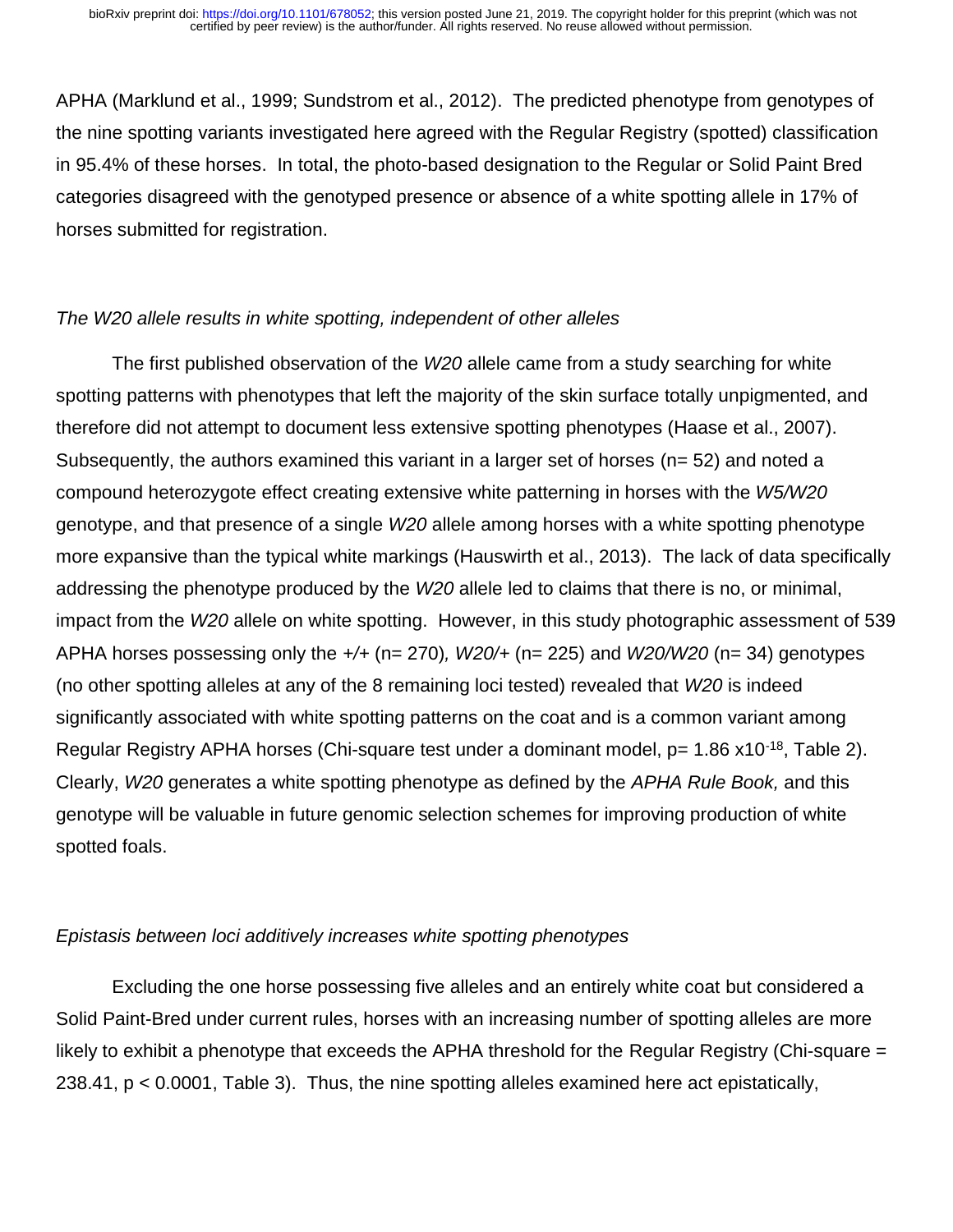increasing the proportion of white on the horse above the APHA Regular Registry phenotype threshold.

Although the *MC1R* signaling pathway primarily contributes to pigment switching between eumelanin and pheomelanin, loss-of-function alleles at the *MC1R* locus can reduce migration of melanocyte stem cells (Chou et al., 2013). Linkage between *MC1R* alleles and the *KIT* locus, also on ECA3, could produce an association with white spotting alleles irrespective of any biological action. Indeed, in this dataset, significant linkage exists between the *Tobiano* allele, a 36 Mb paracentric inversion lying within the 41 Mb span between *KIT* and *MC1R* (n = 1065, chi-square = 117.326). Linkage was not observed between the *W20* allele (within the *KIT* coding sequence) and the *MC1R*  locus*.* Therefore, linkage observed between *MC1R* alleles and the *Tobiano* allele likely arises solely from recombination suppression generated by the *Tobiano* paracentric inversion, and not from the physical proximity of these two genes on the q-arm of ECA3.

Before assessing association of spotting phenotype with *MC1R* and *ASIP*, we selected a subset of horses that possessed just one spotting allele (avoiding any coincidental effect of epistasis across multiple spotting alleles) and excluding any horse with a *TO* allele (likely to produce association due to recombination suppression on ECA3). Among these 368, horses we observed a significant effect of the *MC1R-ASIP* signaling system on the APHA-defined Regular Registry white spotting phenotype (Table 3, p = 0.0136), with the *e/e* genotype producing the most extensively marked (Regular Registry) horses.

The sex of the individual horse did not significantly impact the registry designation when examined within 465 horses possessing just one white spotting allele (Chi-square test,  $p = 0.209$ ). Across the entire sample population of 1,065 horses, stallions were more likely to enter the Regular Registry than mares or geldings (p< 0.0001), but this may reflect a tendency for applicants to submit registrations on colts with some prospect as future stallions, rather than an influence of sex or castration on white spotting phenotype.

## *No evidence for unknown white spotting phenotype "modifying" alleles*

Given the historical selective pressure to eliminate white spotting phenotypes in the American Quarter Horse breed (AQHA, 2019) and the rarity of white spotting phenotypes within the Thoroughbred breed (often used in the production of American Quarter Horses), APHA breeders are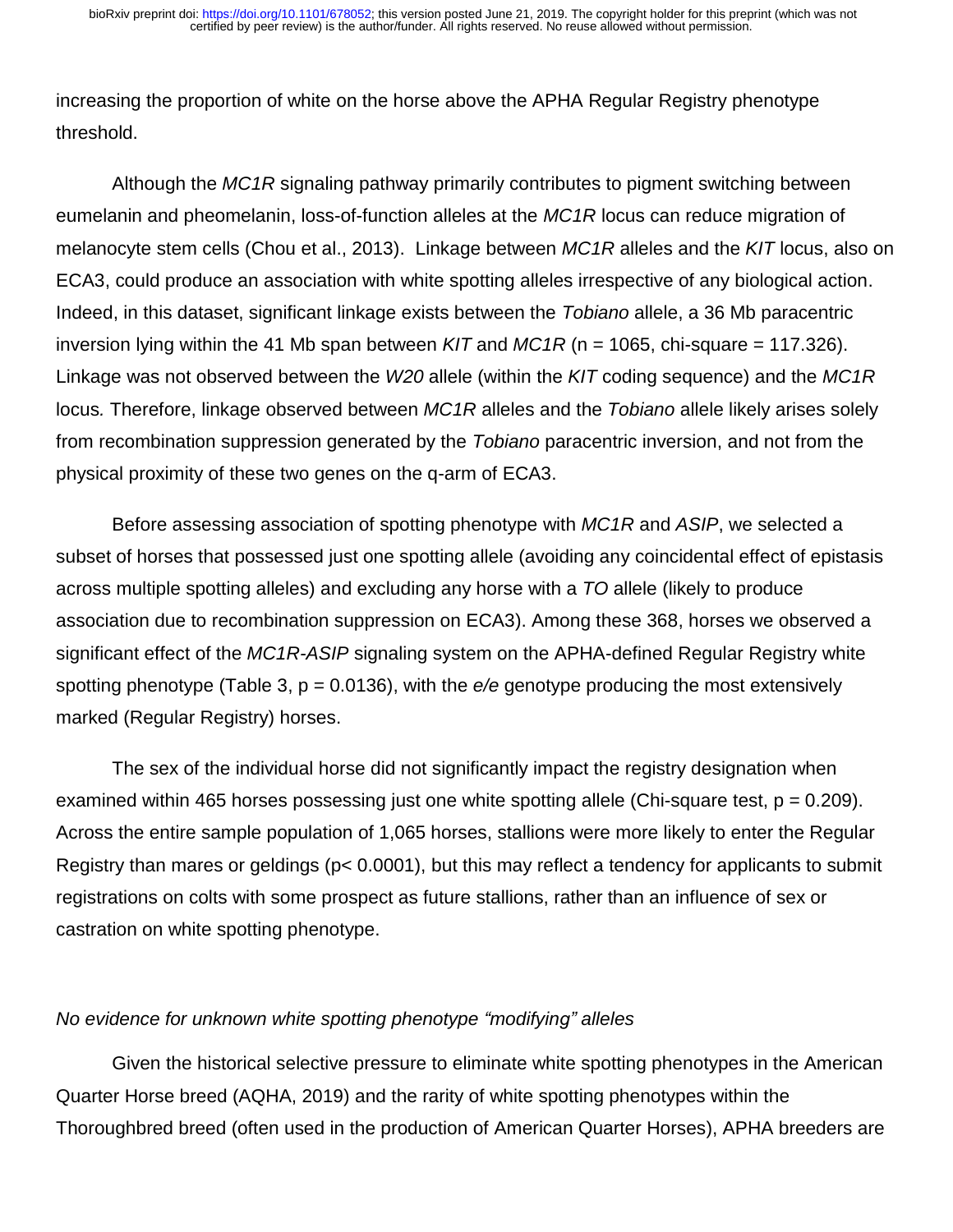concerned that undiscovered "modifying" alleles capable of reducing the white spotting phenotypes may be present in the American Quarter Horse population. As APHA rules permit cross-breeding with American Quarter Horses or Thoroughbred horses, as well as registration of horses from these breeds that exhibit approved white spotting phenotypes, in-flow of "modifying" alleles could negatively impact the expression of white spotting phenotypes on APHA horses in future generations. 335 registrations were examined where the sire of the submitted horse belonged to the APHA Regular Registry and the dam was registered as either Solid Paint-Bred (n= 189) versus those with dams from the American Quarter Horse Association or The Jockey Club (Thoroughbred) registries (n= 146). No significant difference was observed in the Regular vs. Solid Paint-Bred registry status of foals from dams belonging to the Solid Paint-Bred Registry compared to those with dams registered with the AQHA or The Jockey Club (Chi-square test  $p = 0.704$ ). Finally, at the genome-wide scale, the genetic background of horses from the APHA and AQHA registries is very similar (Petersen et al., 2013), and written history documents many AQHA-registered foundation animals at the inception of the APHA. Thus, insufficient time has passed for selective pressure to cause these two populations of horse to diverge, nor to establish any such white spotting "modifying" alleles in the American Quarter Horse, should they exist.

## *Conclusions*

 This study documents that we now know most of the genetic markers responsible for the iconic color patterns valued by APHA breeders. These loci are valuable tools for prediction of the genetic value of breeding stock, thereby optimizing future production of spotted foals. Identification of phenotype-altering epistatic interactions between the nine spotting loci tested, as well as with the *MC1R-ASIP* signaling system, will improve genotype-based phenotype predictions. Genetic tools could rapidly improve the accuracy of selection for white spotting in the horse and may provide significant economic savings compared to the time-consuming photo-analysis approach currently used to register APHA horses.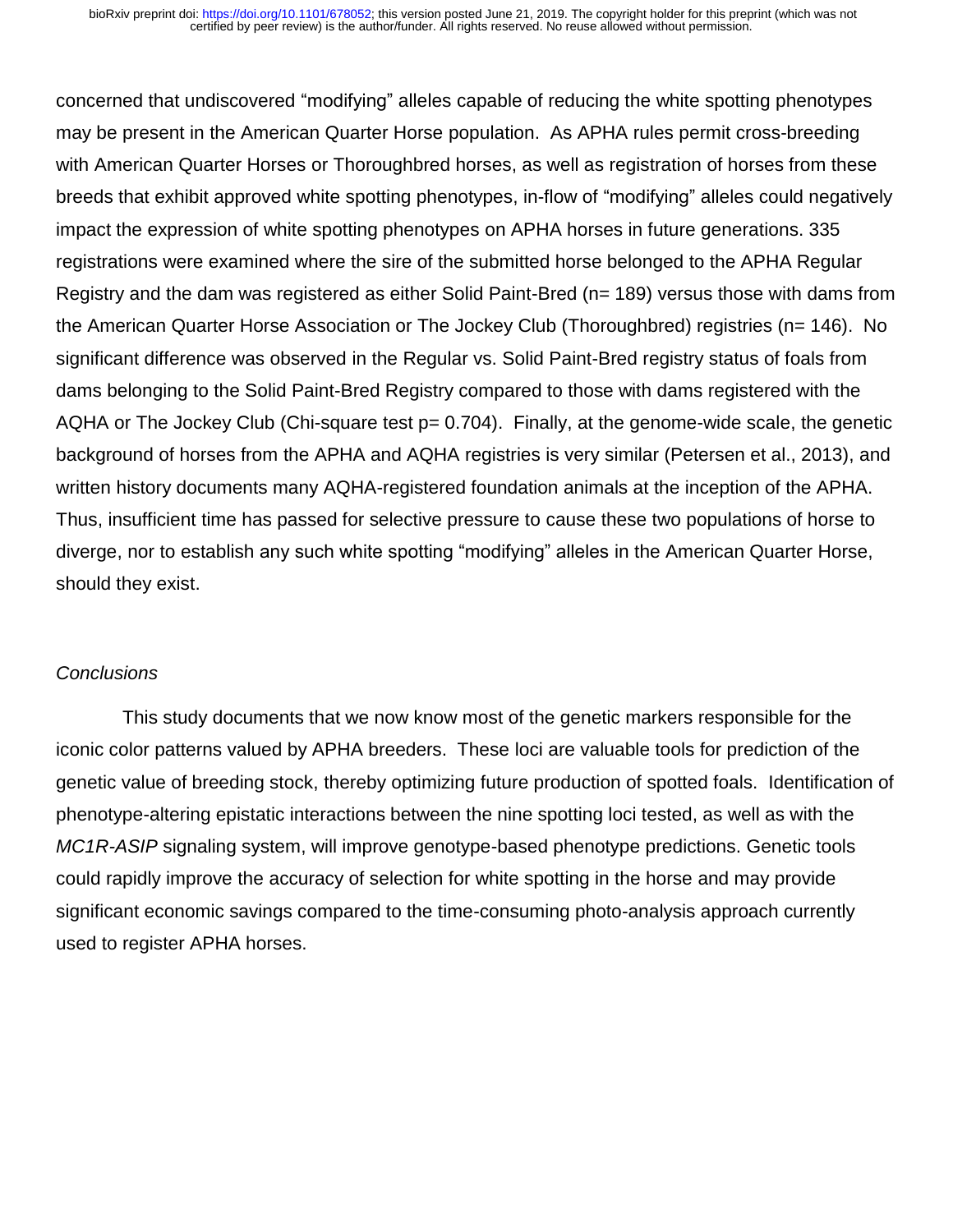# **Literature Cited:**

American Horse Council Foundation. 2019. 2017 Economic Impact Study of the U.S. Horse Industry.

APHA. 2018. 2018 APHA Rule Book. American Paint Horse Association, Fort Worth, Texas.

AQHA. 2019. Flashy Paint Coat Color. [https://www.aqha.com/-/flashy-paint-coat-color.](https://www.aqha.com/-/flashy-paint-coat-color)

- Bellone, R. R., H. Holl, V. Setaluri, S. Devi, N. Maddodi, S. Archer, L. Sandmeyer, A. Ludwig, D. Foerster, M. Pruvost, M. Reissmann, R. Bortfeldt, D. L. Adelson, S. L. Lim, J. Nelson, B. Haase, M. Engensteiner, T. Leeb, G. Forsyth, M. J. Mienaltowski, P. Mahadevan, M. Hofreiter, J. L. A. Paijmans, G. Gonzalez-Fortes, B. Grahn, and S. A. Brooks. 2013. Evidence for a Retroviral Insertion in TRPM1 as the Cause of Congenital Stationary Night Blindness and Leopard Complex Spotting in the Horse. Plos One 8(10)doi: 10.1371/journal.pone.0078280
- Brooks, S. A., and E. Bailey. 2005. Exon skipping in the KIT gene causes a Sabino spotting pattern in horses. Mamm Genome 16(11):893-902. doi: 10.1007/s00335-005-2472-y
- Brooks, S. A., T. L. Lear, D. L. Adelson, and E. Bailey. 2007. A chromosome inversion near the KIT gene and the Tobiano spotting pattern in horses. Cytogenetic and genome research 119(3-4):225-230. (Research Support, Non-U.S. Gov't) doi: 10.1159/000112065
- Chou, W. C., M. Takeo, P. Rabbani, H. Hu, W. Lee, Y. R. Chung, J. Carucci, P. Overbeek, and M. Ito. 2013. Direct migration of follicular melanocyte stem cells to the epidermis after wounding or UVB irradiation is dependent on Mc1r signaling. Nat Med 19(7):924-929. doi: 10.1038/nm.3194
- Druml, T., G. Grilz-Seger, M. Neuditschko, M. Horna, A. Ricard, H. Pausch, and G. Brem. 2018. Novel insights into Sabino1 and splashed white coat color patterns in horses. Anim Genet 49(3):249-253. doi: 10.1111/age.12657
- Haase, B., S. A. Brooks, A. Schlumbaum, P. J. Azor, E. Bailey, F. Alaeddine, M. Mevissen, D. Burger, P. A. Poncet, S. Rieder, and T. Leeb. 2007. Allelic heterogeneity at the equine KIT locus in dominant white (W) horses. Plos Genetics 3(11):2101-2108. doi: ARTN e195, DOI 10.1371/journal.pgen.0030195
- Haase, B., S. A. Brooks, T. Tozaki, D. Burger, P. A. Poncet, S. Rieder, T. Hasegawa, C. Penedo, and T. Leeb. 2009. Seven novel KIT mutations in horses with white coat colour phenotypes. Animal Genetics 40(5):623-629. doi: DOI 10.1111/j.1365-2052.2009.01893.x
- Haase, B., H. Signer-Hasler, M. Binns, G. Obexer-Ruff, R. Hauswirth, R. Bellone, D. Burger, S. Rieder, C. Wade, and T. Leeb. 2013. Accumulating Mutations in Series of Haplotypes at the KIT and MITF Loci Are Major Determinants of White Markings in Franches-Montagnes Horses. Plos One 8(9)(Article) doi: 10.1371/journal.pone.0075071
- Hauswirth, R., B. Haase, M. Blatter, S. Brooks, D. Burger, C. Drogemuller, V. Gerber, D. Henke, J. Janda, R. Jude, K. Magdesian, J. Matthews, P. Poncet, V. Svansson, T. Tozaki, L. Wilkinson-White, M. Penedo, S. Rieder, and T. Leeb. 2012. Mutations in MITF and PAX3 Cause "Splashed White" and Other White Spotting Phenotypes in Horses. Plos Genetics 8(4):404-412. (Article) doi: 10.1371/journal.pgen.1002653
- Hauswirth, R., R. Jude, B. Haase, R. Bellone, S. Archer, H. Holl, S. Brooks, T. Tozaki, M. Penedo, S. Rieder, and T. Leeb. 2013. Novel variants in the KIT and PAX3 genes in horses with white-spotted coat colour phenotypes. Animal Genetics 44(6):763-765. (Article) doi: 10.1111/age.12057
- Hein, J. 2012. A Breed Apart Paint Horse Journal No. February. p 52-53, Fort Worth, TX.
- Henkel, J., C. Lafayette, S. A. Brooks, K. Martin, L. Patterson-Rosa, D. Cook, V. Jagannathan, and T. Leeb. 2019. Wholegenome sequencing reveals a large deletion in the MITF gene in horses with white spotted coat colour and increased risk of deafness. Anim Genet 50(2):172-174. doi: 10.1111/age.12762
- Hood, N. 1987. Luncheon Honors Association Founders Paint Horse Journal No. May. p 30-32.
- Marklund, L., M. J. Moller, K. Sandberg, and L. Andersson. 1996. A missense mutation in the gene for melanocytestimulating hormone receptor (MC1R) is associated with the chestnut coat color in horses. Mamm Genome 7(12):895-899.
- Marklund, S., M. Moller, K. Sandberg, and L. Andersson. 1999. Close association between sequence polymorphism in the KIT gene and the roan coat color in horses. Mamm Genome 10(3):283-288.
- Metallinos, D. L., A. T. Bowling, and J. Rine. 1998. A missense mutation in the endothelin-B receptor gene is associated with Lethal White Foal Syndrome: an equine version of Hirschsprung disease. Mammalian genome : official journal of the International Mammalian Genome Society 9(6):426-431. (Research Support, Non-U.S. Gov't)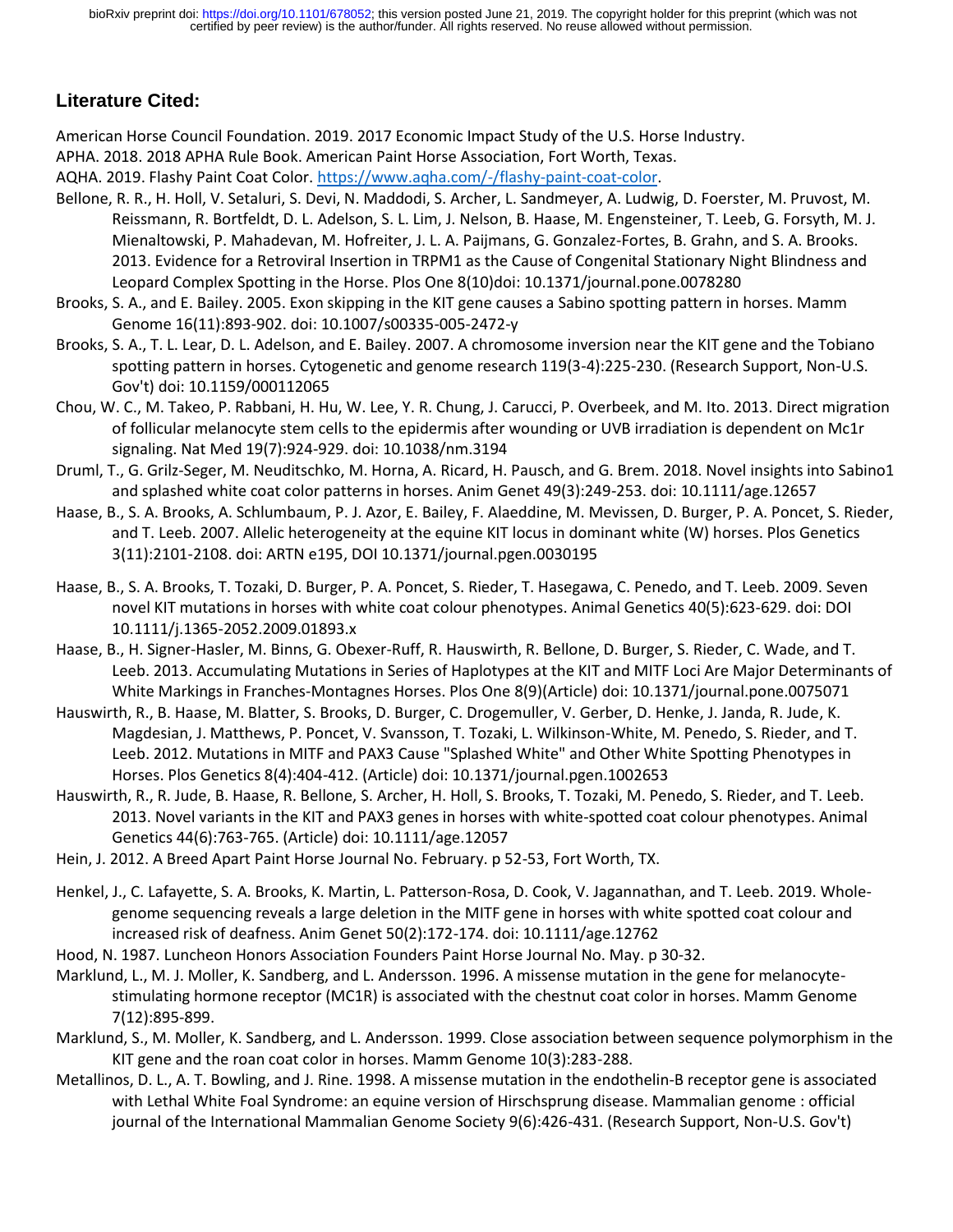OMIA. 2019. Online Mendelian Inheritance in Animals. [http://omia.org/.](http://omia.org/)

- Petersen, J., J. Mickelson, E. Cothran, L. Andersson, J. Axelsson, E. Bailey, D. Bannasch, M. Binns, A. Borges, P. Brama, A. Machado, O. Distl, M. Felicetti, L. Fox-Clipsham, K. Graves, G. Guerin, B. Haase, T. Hasegawa, K. Hemmann, E. Hill, T. Leeb, G. Lindgren, H. Lohi, M. Lopes, B. McGivney, S. Mikko, N. Orr, M. Penedo, R. Piercy, M. Raekallio, S. Rieder, K. Roed, M. Silvestrelli, J. Swinburne, T. Tozaki, M. Vaudin, C. Wade, and M. McCue. 2013. Genetic Diversity in the Modern Horse Illustrated from Genome-Wide SNP Data. Plos One 8(1)(Article) doi: 10.1371/journal.pone.0054997
- Rieder, S., S. Taourit, D. Mariat, B. Langlois, and G. Guerin. 2001. Mutations in the agouti (ASIP), the extension (MC1R), and the brown (TYRP1) loci and their association to coat color phenotypes in horses (Equus caballus). Mammalian genome : official journal of the International Mammalian Genome Society 12(6):450-455. (Research Support, Non-U.S. Gov't) doi: 10.1007/s003350020017
- Santschi, E. M., A. K. Purdy, S. J. Valberg, P. D. Vrotsos, H. Kaese, and J. R. Mickelson. 1998. Endothelin receptor B polymorphism associated with lethal white foal syndrome in horses. Mammalian genome : official journal of the International Mammalian Genome Society 9(4):306-309. (Research Support, Non-U.S. Gov't)
- Sundstrom, E., F. Imsland, S. Mikko, C. Wade, S. Sigurdsson, G. R. Pielberg, A. Golovko, I. Curik, M. H. Seltenhammer, J. Solkner, K. Lindblad-Toh, and L. Andersson. 2012. Copy number expansion of the STX17 duplication in melanoma tissue from Grey horses. BMC Genomics 13:365. doi: 10.1186/1471-2164-13-3651471-2164-13-365 [pii]
- Yang, G. C., D. Croaker, A. L. Zhang, P. Manglick, T. Cartmill, and D. Cass. 1998. A dinucleotide mutation in the endothelin-B receptor gene is associated with lethal white foal syndrome (LWFS); a horse variant of Hirschsprung disease. Human molecular genetics 7(6):1047-1052. (Research Support, Non-U.S. Gov't)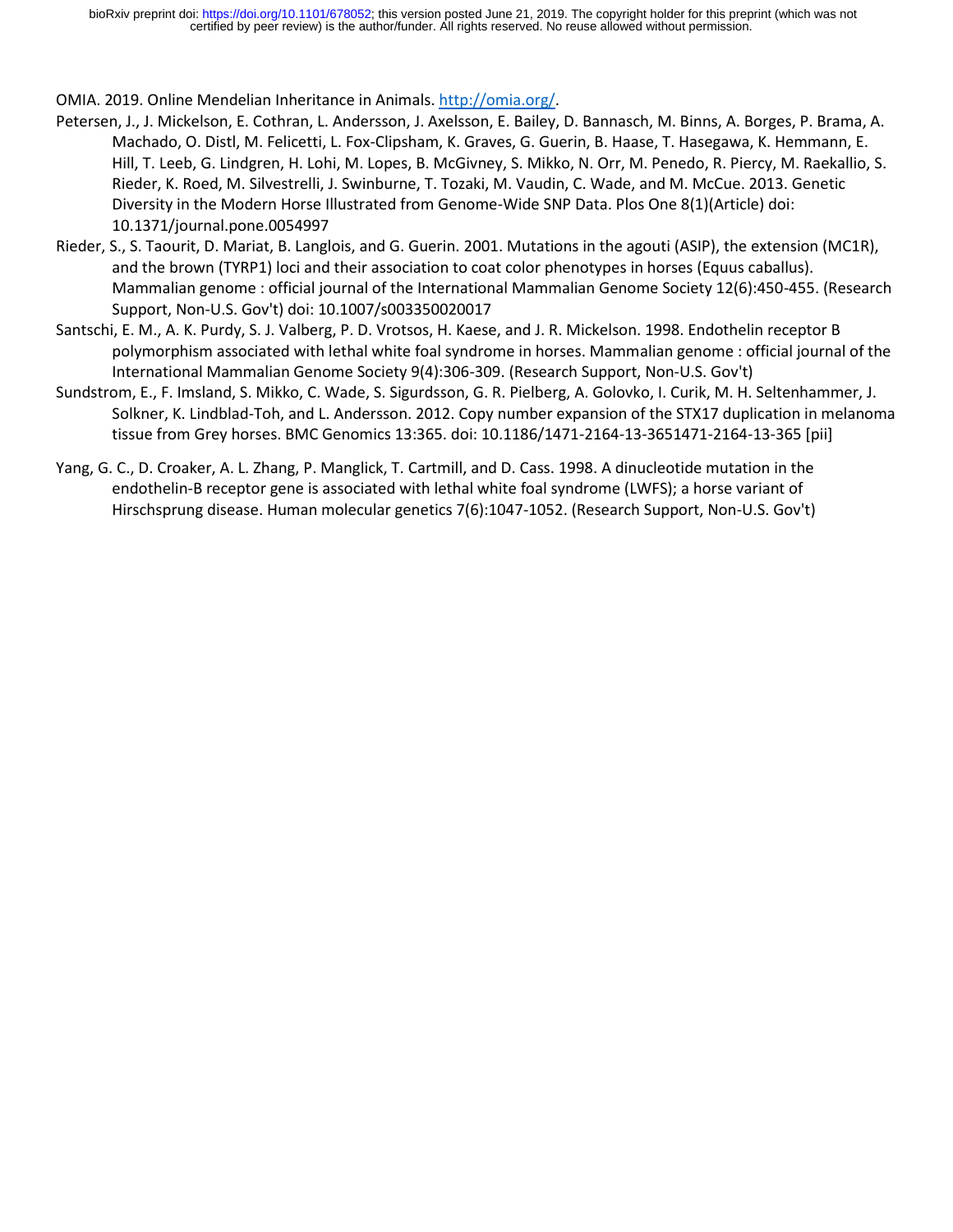## **Tables and Figures:**

Table 1. Genotype counts and allele frequencies for some previously published white spotting variants among APHA registered horses within each of the two registration categories. Data are presented as genotype counts for the homozygous reference (Hom Ref), heterozygous (Het) and homozygous alternate (Hom Alt) states, as well as the frequency of the reference (*f*Ref) and alternate (*f*Alt) alleles.

|                                    | <b>Regular Registry</b><br>$(n=783)$ |                |            |            | <b>Solid Paint-Bred Registry</b><br>$(n=282)$ |            |          |             | <b>Total</b><br>$(n=1065)$ |      |            |                |             |            |      |
|------------------------------------|--------------------------------------|----------------|------------|------------|-----------------------------------------------|------------|----------|-------------|----------------------------|------|------------|----------------|-------------|------------|------|
|                                    | Hom<br>Ref                           | Het            | Hom<br>Alt | <b>Ref</b> | fAlt                                          | Hom<br>Ref | Het      | Hom<br>Alt  | fRef                       | fAlt | Hom<br>Ref | Het            | Hom<br>Alt  | <b>Ref</b> | fAlt |
| EDNRB-O<br>(Frame Overo)           | 580                                  | 203            | 0          | 0.87       | 0.13                                          | 264        | 18       | $\mathbf 0$ | 0.97                       | 0.06 | 844        | 221            | $\mathbf 0$ | 0.90       | 0.11 |
| PAX3-SW2<br>(Splashed White)       | 767                                  | 15             | 1          | 0.99       | 0.01                                          | 273        | 9        | $\mathbf 0$ | 0.98                       | 0.03 | 1040       | 24             | 1           | 0.99       | 0.01 |
| MITF-SW1<br>(Splashed White)       | 690                                  | 90             | 3          | 0.94       | 0.06                                          | 264        | 17       | 1           | 0.96                       | 0.07 | 954        | 107            | 4           | 0.95       | 0.05 |
| MITF-SW3<br>(Splashed White)       | 779                                  | 4              | 0          | 1.00       | 0.00                                          | 282        | $\Omega$ | $\Omega$    | 1.00                       | 0.00 | 1061       | 4              | 0           | 1.00       | 0.00 |
| KIT-TO<br>(Tobiano)                | 582                                  | 142            | 59         | 0.83       | 0.17                                          | 282        | $\Omega$ | $\Omega$    | 1.00                       | 0.00 | 864        | 142            | 59          | 0.88       | 0.12 |
| KIT-SB1<br>(Sabino1)               | 755                                  | 27             | 1          | 0.98       | 0.02                                          | 282        | 0        | 0           | 1.00                       | 0.00 | 1037       | 27             | 1           | 0.99       | 0.01 |
| <b>KIT-W05</b><br>(Variable White) | 783                                  | 0              | 0          | 1.00       | 0.00                                          | 282        | $\Omega$ | $\mathbf 0$ | 1.00                       | 0.00 | 1065       | 0              | $\mathbf 0$ | 1.00       | 0.00 |
| <b>KIT-W10</b><br>(Variable White) | 781                                  | $\overline{2}$ | 0          | 1.00       | 0.00                                          | 282        | $\Omega$ | $\mathbf 0$ | 1.00                       | 0.00 | 1063       | $\overline{2}$ | 0           | 1.00       | 0.00 |
| <b>KIT-W20</b><br>(Variable White) | 407                                  | 326            | 50         | 0.73       | 0.27                                          | 197        | 74       | 11          | 0.83                       | 0.17 | 604        | 400            | 61          | 0.75       | 0.25 |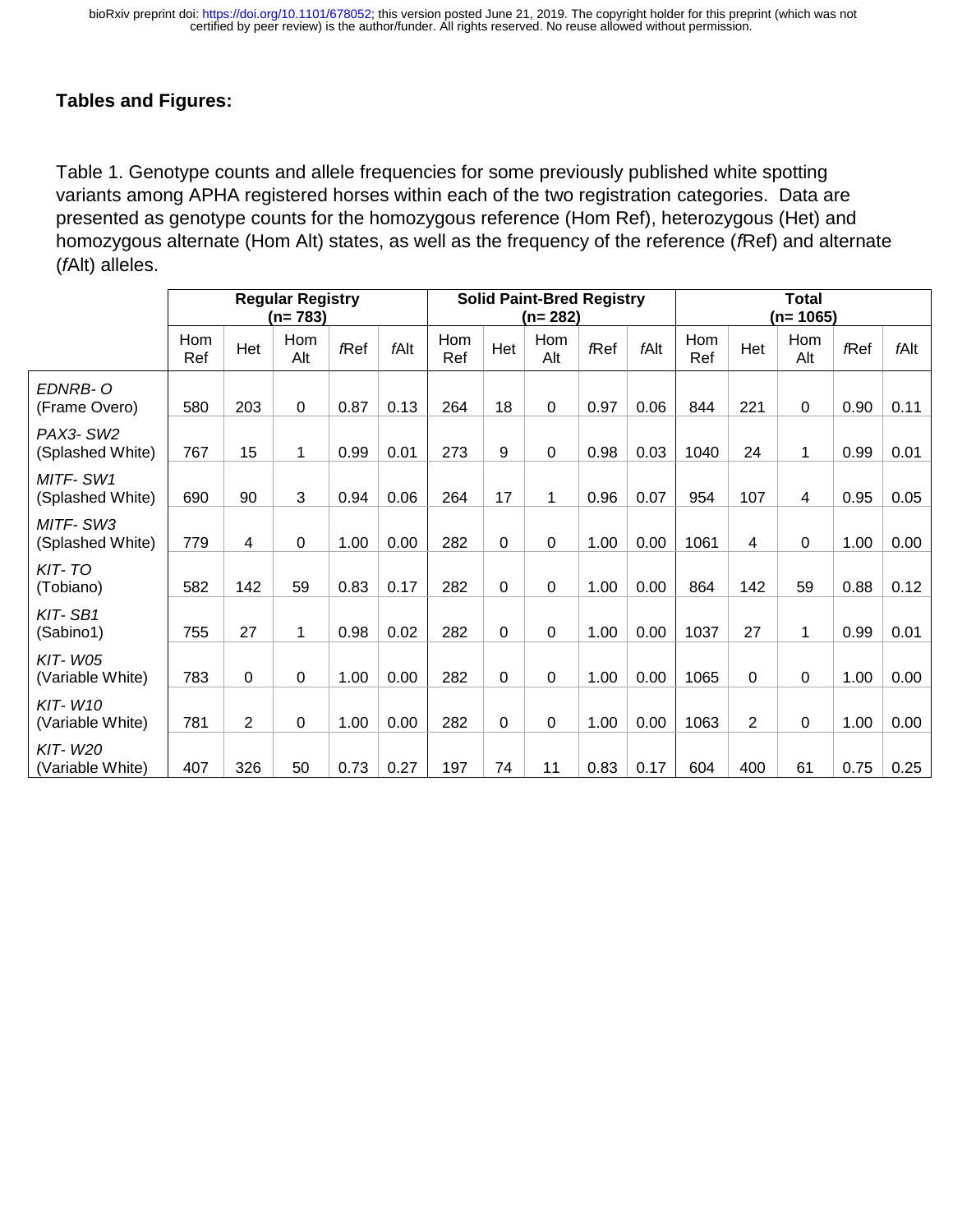Table 2: Horse designation to the Regular or Solid Paint-bred Registry divisions by genotype and genotype combinations (for simplicity, the table reports only genotypes/combinations observed in at least three horses.)

|                        |                     | <b>Registry Category</b> |                         |           |  |
|------------------------|---------------------|--------------------------|-------------------------|-----------|--|
|                        | Genotype            | Regular                  | Solid<br>Paint-<br>bred | % Regular |  |
|                        | N/N                 | 100                      | 173                     | 36%       |  |
|                        | N/SW2               | $\overline{7}$           | 3                       | 70%       |  |
|                        | W20/W20             | 24                       | 10                      | 71%       |  |
|                        | N/W20               | 166                      | 58                      | 74%       |  |
| Single Locus Genotypes | N/SW1               | 33                       | 9                       | 79%       |  |
|                        | N/O                 | 64                       | 10                      | 86%       |  |
|                        | N/SW3               | 3                        | 0                       | 100%      |  |
|                        | N/TO                | 97                       | 0                       | 100%      |  |
|                        | TO/TO               | 57                       | $\overline{0}$          | 100%      |  |
|                        | N/SB1               | 8                        | $\mathbf 0$             | 100%      |  |
| Multi-allele Genotypes | N/SW1, N/W20        | 16                       | 6                       | 73%       |  |
|                        | N/O, N/SW1          | 7                        | 1                       | 88%       |  |
|                        | N/O, N/W20          | 82                       | 7                       | 92%       |  |
|                        | N/TO, N/SW1         | 5                        | $\mathbf 0$             | 100%      |  |
|                        | N/TO, N/O           | 5                        | $\mathbf 0$             | 100%      |  |
|                        | N/TO, N/W20         | 25                       | $\overline{0}$          | 100%      |  |
|                        | N/O, N/SB1          | 4                        | 0                       | 100%      |  |
|                        | N/SB1, N/W20        | 6                        | 0                       | 100%      |  |
|                        | N/O, W20/W20        | 19                       | 0                       | 100%      |  |
|                        | N/SW1, W20/W20      | $\overline{4}$           | 0                       | 100%      |  |
|                        | N/TO, N/O, N/W20    | $\overline{7}$           | $\overline{0}$          | 100%      |  |
|                        | N/O, N/SW1, N/W20   | 9                        | $\mathbf 0$             | 100%      |  |
|                        | N/O, N/SW1, W20/W20 | 3                        | $\mathbf 0$             | 100%      |  |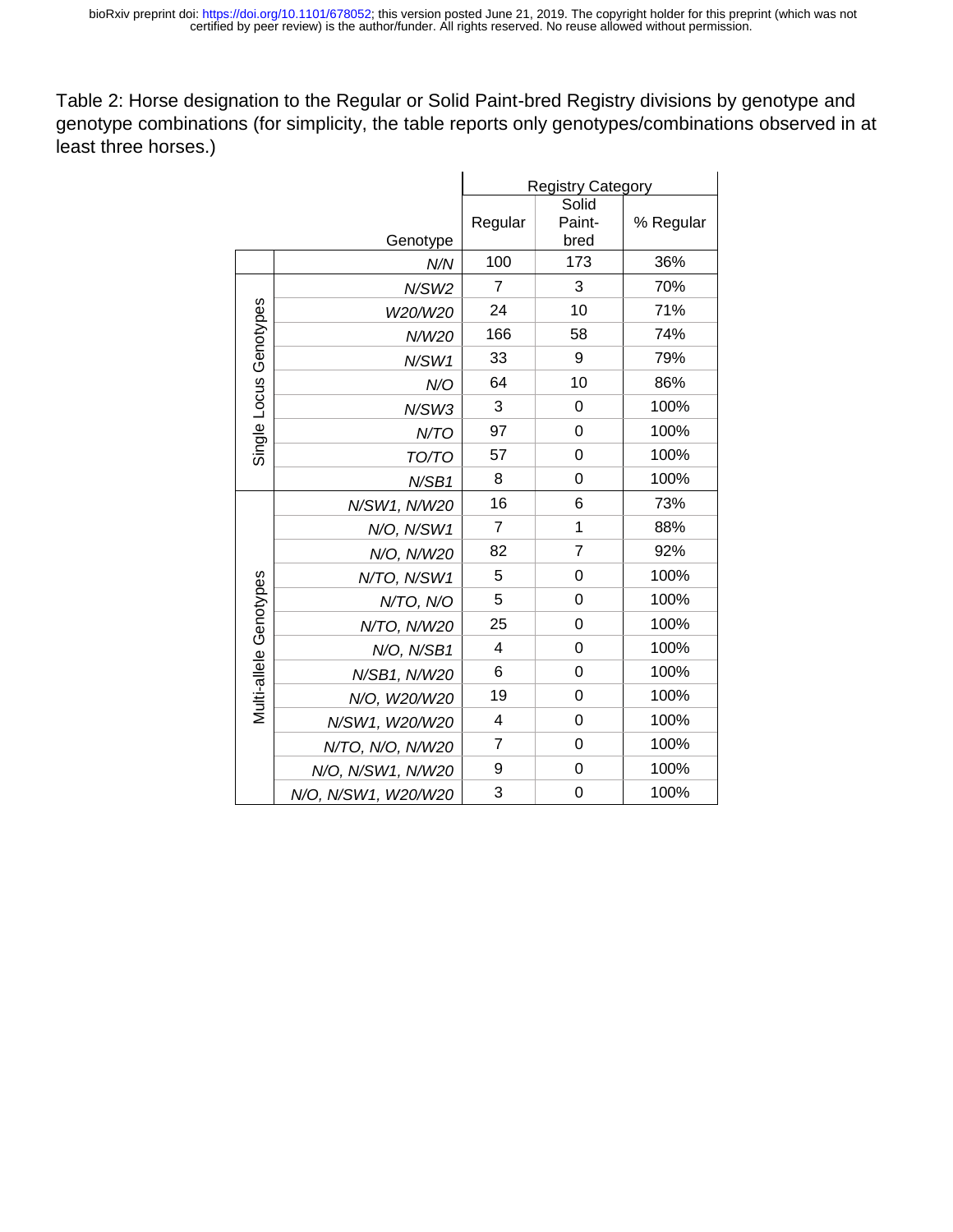Table 3: Horse counts for the Regular and Solid Paint-bred phenotypes compared to the total number of white spotting pattern alleles at the nine loci tested, and genotypes at the *MC1R* and *ASIP*  coat color loci.

|                                                                   |                | <b>Registry Category</b> |                         |              |
|-------------------------------------------------------------------|----------------|--------------------------|-------------------------|--------------|
|                                                                   |                | Regular                  | Solid<br>Paint-<br>bred | %<br>Regular |
|                                                                   | Ω              | 100                      | 173                     | 37%          |
| Total # of<br>White<br>Spotting<br>Alleles<br>Alleles<br>(n=1064) | 1              | 386                      | 79                      | 83%          |
|                                                                   | $\overline{2}$ | 243                      | 29                      | 89%          |
|                                                                   | 3              | 51                       | 0                       | 100%         |
|                                                                   | 4              | 3                        | 0                       | 100%         |
|                                                                   | E/-, a/a       | 13                       | $\overline{7}$          | 65%          |
| $MCH$<br>$ASIP$<br>$GenO.GenO. (n=368)$                           | $E/-$ , A/-    | 57                       | 23                      | 71%          |
|                                                                   | e/e            | 219                      | 49                      | 82%          |